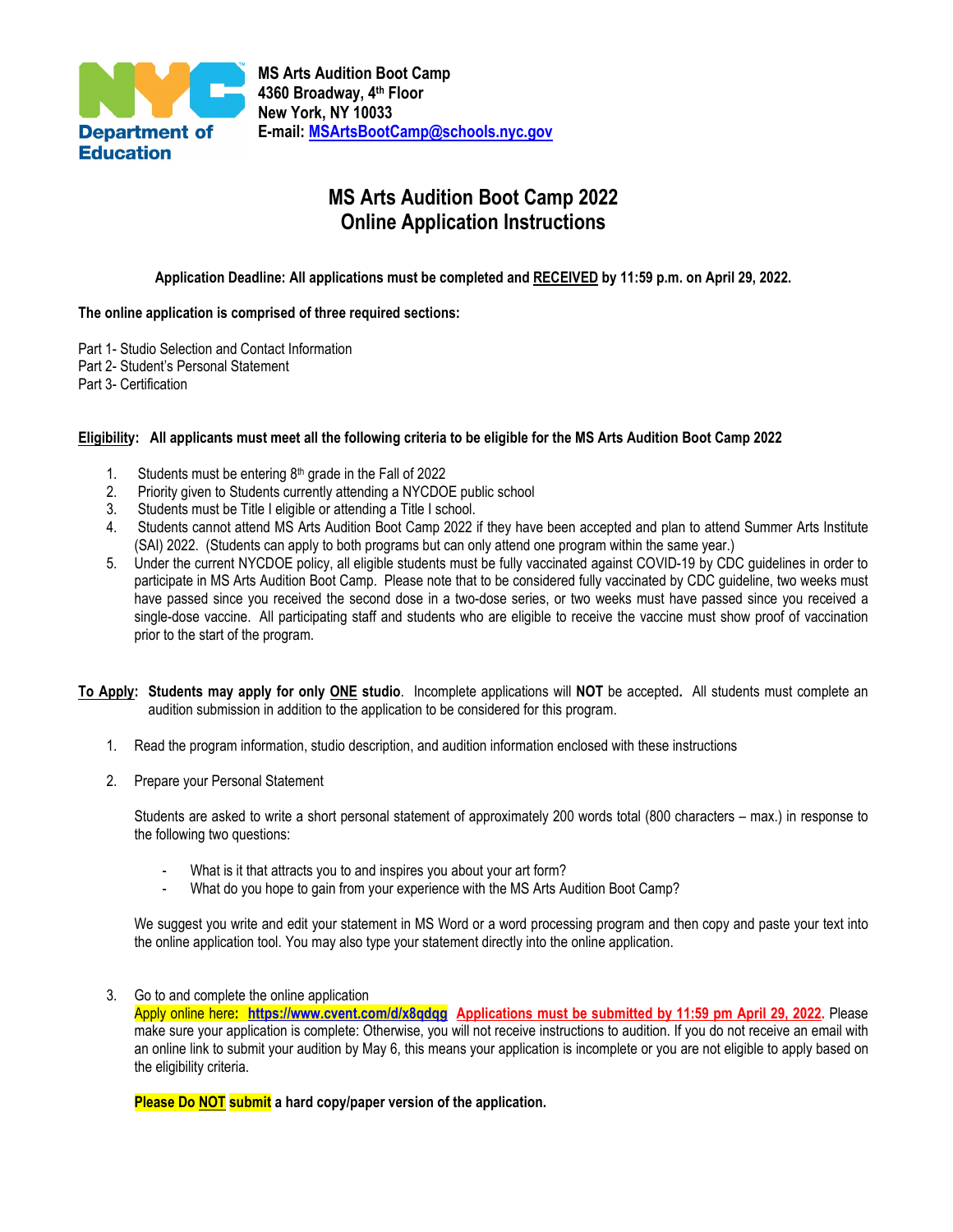### **To Audition:**

- 1. Prepare your audition material. See the studio description and audition information section for details.
- 2. Receive your virtual audition instructions upon completion of your application submission.

Virtual audition information will be e-mailed to all eligible students who submitted a complete application by the deadline. You will be directed to a website includes next step instructions on how to upload your audition video or digital portfolio.

**Important:** All auditions are virtual and can be submitted on a rolling basis. If you have not received your audition link by May 6, 2022, please contact msartsbootcamp@schools.nyc.gov, immediately!

3. Upload your virtual audition video or digital portfolio, following the emailed instructions, no later than 11:59 pm June 3, 2022.

**Results**: **Applicants who complete the audition will be notified of their acceptance status via email no later than June 17, 2022**

**Questions: Please e-mail us at [MSArtsBootCamp@schools.nyc.gov](mailto:MSArtsBootCamp@schools.nyc.gov)**.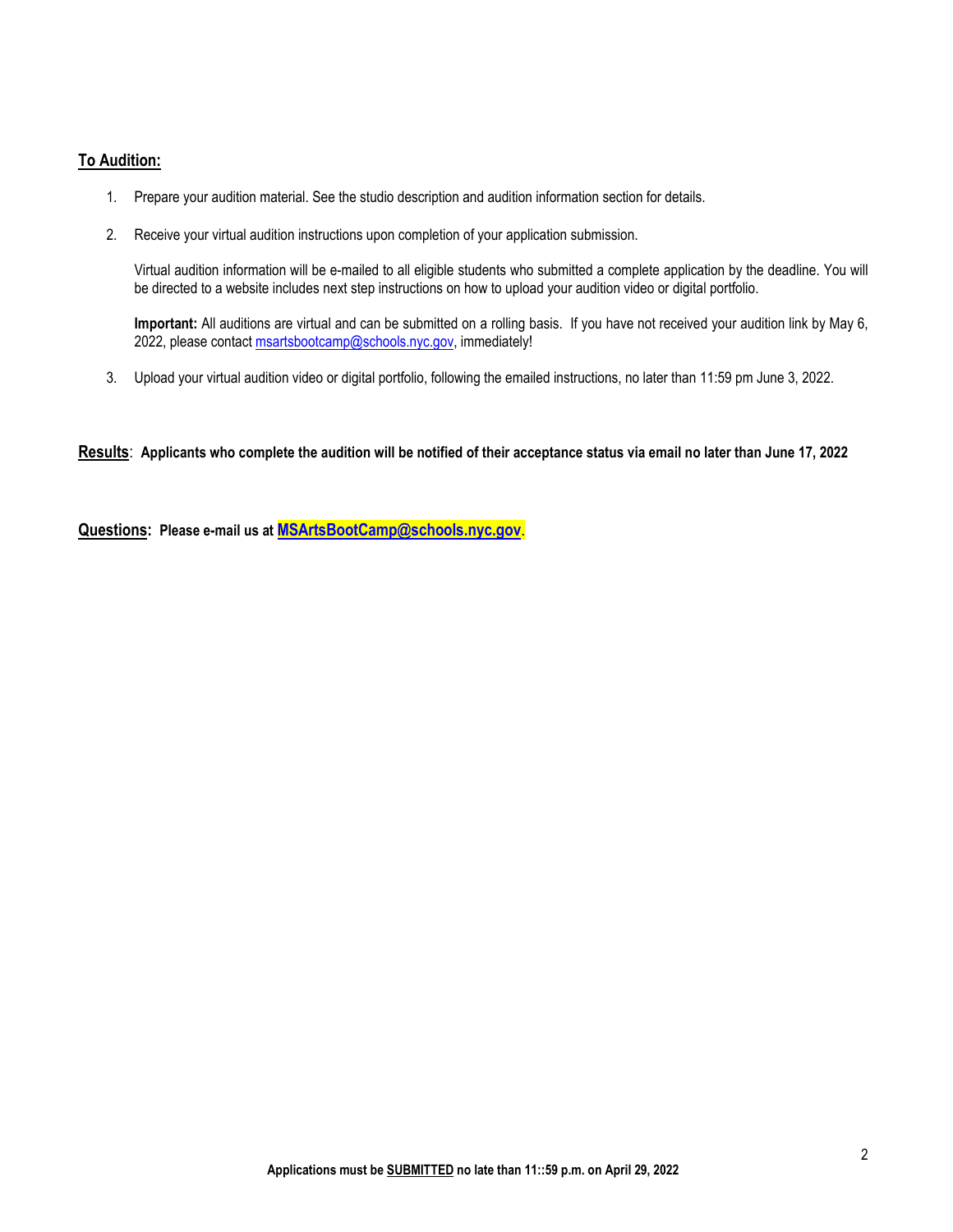# **Middle School Arts Audition Boot Camp**

**Overview:** This is a free, two-week arts program for New York City Department of Education public school students entering grade 8 in September 2022. This intensive program will return to "in person" camp this summer. The NYCDOE Office of Arts & Special Projects administers this program in collaboration with a group of leading cultural organizations: Lincoln Center, Weill Institute of Music at Carnegie Hall, Harlem School for the Arts, NY Philharmonic, Studio in a School, and Julliard.

**Goal**: to provide equity and access in preparation to screened NYCDOE arts high schools and arts programs for 300 currently underserved middle school students interested in auditioning for a screened high school arts program.

## **Core Program Components:**

- **Live instruction and coaching:** 300 middle school students will receive ten session half days of learning in the summer, supported by NYCDOE arts instructors and teaching artists from leading cultural organizations. This experience will include:
	- $\circ$  Audition or portfolio training in dance, instrumental or vocal music, theater, or visual arts provided by master DOE and professional teaching artists
	- o Group and one-on-one coaching
	- o Introduction to the High School Application and audition processes
	- $\circ$  Master Classes Live panels and lectures with artists and industry professionals
	- o Arts Experiences Field trips to gain resources and see works of professional visual and performing artist (pending CDC guidelines)
	- o Parent information sessions, support groups and parent resources
	- $\circ$  Fall support sessions for students prior to the high school audition process

**Admission to Middle School Arts Audition Boot Camp is by BOTH an online application and an online audition. Students must apply and audition for ONE studio ONLY – no exceptions.**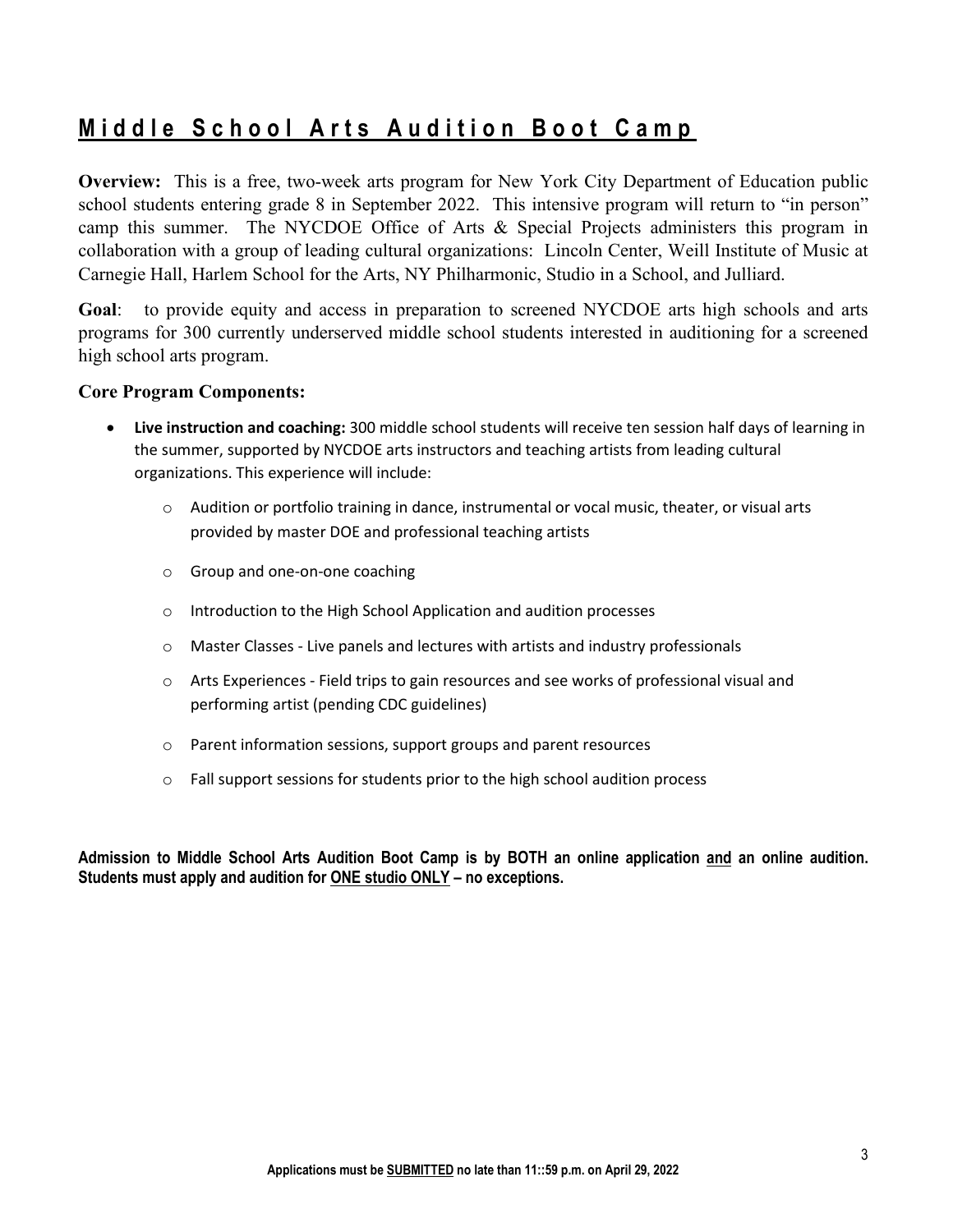# **Middle School Arts Audition Boot Camp**

| Cost:             | Free                                                                                                                                                                                                                                                                                                                                                                                                                                                                                                                                                                                                                                                                                                                                                                                                                                                                                                                                                                                                                                                                                                                                                                           |
|-------------------|--------------------------------------------------------------------------------------------------------------------------------------------------------------------------------------------------------------------------------------------------------------------------------------------------------------------------------------------------------------------------------------------------------------------------------------------------------------------------------------------------------------------------------------------------------------------------------------------------------------------------------------------------------------------------------------------------------------------------------------------------------------------------------------------------------------------------------------------------------------------------------------------------------------------------------------------------------------------------------------------------------------------------------------------------------------------------------------------------------------------------------------------------------------------------------|
| Dates:            | August 1 – August 12, 2022<br>Note: There will be weekend follow-up sessions in the Fall 2022 prior to High School Auditioning<br>and Screening season, dates to be announced. (Subject to Chancellor Regulations on school<br>reopening.)                                                                                                                                                                                                                                                                                                                                                                                                                                                                                                                                                                                                                                                                                                                                                                                                                                                                                                                                     |
| Schedule:         | Middle School Arts Audition Boot camp meets daily, Monday through Friday, from 8:30 a.m. -<br>12:30 p.m. Admitted students must commit to full participation for the entire program.<br>Attendance is mandatory and unexcused absences will result in dismissal from the<br>program. Students will not be excused for vacations, participation in other art programs, or to<br>participate in any other school-based activity.                                                                                                                                                                                                                                                                                                                                                                                                                                                                                                                                                                                                                                                                                                                                                 |
|                   | Please note students may be asked to participate in field trips/events that extend beyond camp<br>hours. Parents/Guardians will be notified of these events in advance.                                                                                                                                                                                                                                                                                                                                                                                                                                                                                                                                                                                                                                                                                                                                                                                                                                                                                                                                                                                                        |
| Location:         | In person with location to be determined                                                                                                                                                                                                                                                                                                                                                                                                                                                                                                                                                                                                                                                                                                                                                                                                                                                                                                                                                                                                                                                                                                                                       |
| <b>Admission:</b> | Admission to the MS Arts Audition Virtual Boot Camp 2022 is by online application (only) and an<br>online audition submission is also required.                                                                                                                                                                                                                                                                                                                                                                                                                                                                                                                                                                                                                                                                                                                                                                                                                                                                                                                                                                                                                                |
| Eligibility:      | To apply for MS Arts Audition Virtual Boot Camp 2022, students must meet the following criteria:<br>Students must be entering 8 <sup>th</sup> grade in the Fall of 2022.<br>1.<br>Priority is given to students currently attending a NYCDOE public school.<br>2.<br>Students must be Title I eligible or attending a Title I school.<br>3.<br>Students cannot attend MS Arts Audition Boot Camp 2022 if they have been accepted and plan to attend<br>4.<br>Summer Arts Institute (SAI) 2022. (Students can apply to both programs but can only attend one<br>program within the same year.)<br>Under the current NYCDOE policy, all eligible students must be fully vaccinated against COVID-19 by<br>5.<br>CDC guidelines in order to participate in MS Arts Audition Boot Camp. Please note that to be considered<br>fully vaccinated by CDC guideline, two weeks must have passed since you received the second dose in<br>a two-dose series, or two weeks must have passed since you received a single-dose vaccine. All<br>participating staff and students who are eligible to receive the vaccine must show proof of vaccination<br>prior to the start of the program |
| To Apply:         | Apply online at: https://www.cvent.com/d/x8qdqq<br>All applications must be submitted no later than 11:59 p.m. on April 29, 2022.                                                                                                                                                                                                                                                                                                                                                                                                                                                                                                                                                                                                                                                                                                                                                                                                                                                                                                                                                                                                                                              |
| <b>Auditions:</b> | Auditions will be virtual this year. All eligible students who submit a complete application by the<br>deadline will be invited to audition. Audition information will be e-mailed to students following<br>the application submission. Students must record and upload their audition or digital<br>portfolio by June 3, 2022. Some studios may request a follow up online interview or exercise to<br>demonstrate skill. Students will be notified if this step is necessary.<br>The online audition submissions will be accepted on a rolling basis. So, please feel free to submit                                                                                                                                                                                                                                                                                                                                                                                                                                                                                                                                                                                         |
|                   | your video performance or digital portfolio whenever you feel you are ready, but no later than June<br>3, 2022.                                                                                                                                                                                                                                                                                                                                                                                                                                                                                                                                                                                                                                                                                                                                                                                                                                                                                                                                                                                                                                                                |
| <b>Questions:</b> | Please contact Ellen Mauser or Darleen Garner at MSArtsBootCamp@schools.nyc.gov                                                                                                                                                                                                                                                                                                                                                                                                                                                                                                                                                                                                                                                                                                                                                                                                                                                                                                                                                                                                                                                                                                |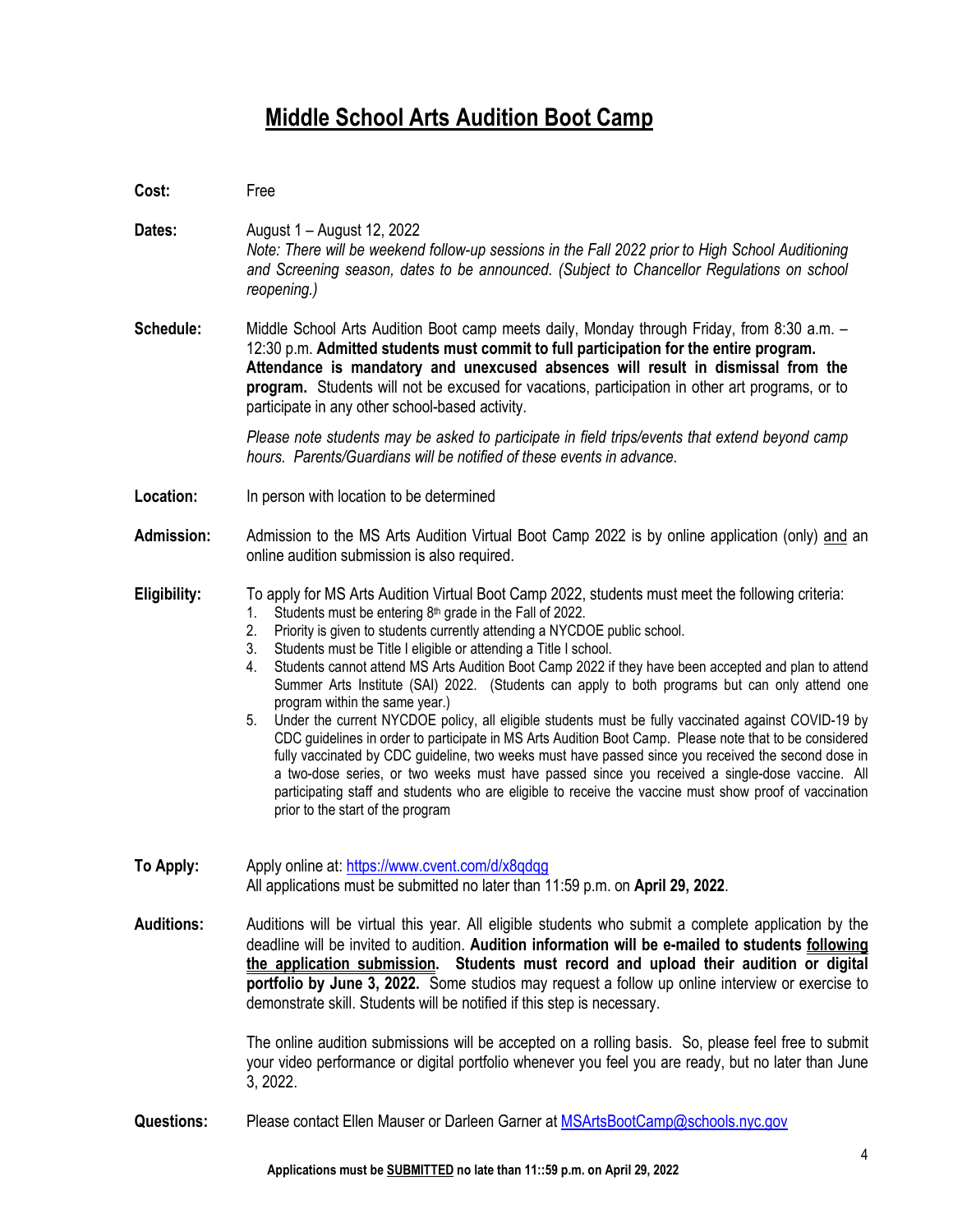.

**Audition Format:** Video Submissions only. **No longer than five minutes in total.**

**Prepare:** Prepare and submit two (2) recorded audition videos described below. When recording your video audition, please wear appropriate dance or movement attire. Hair should be neatly pulled back. Boys may wear white t-shirts and tights or sweatpants. Begin your videos by stating your name, current grade, current school and whether the video we are watching is your original choreography or the dance exercise learned. End both videos by saying, "Thank you for watching." Always start and end your videos with a smile!

> **Video 1:** Prepare a solo piece of original choreography, 1 to 2 minutes in length. Any style of dance is acceptable, and you may create your own movements not based on a particular style. Do any style of dance with which you feel most comfortable. This dance video is to assess the following dance components: creativity, musicality, coordination, flexibility, and expression. Record so that your full body and movement is shown.

> **Video 2:** Record a 1 to 2 minutes video of yourself performing from a pre-recorded solo of Ballet, Jazz, Modern, or West African dance that you learned by observing an online/virtual dance class; or from a dance exercise you learned either in your school or in a dance studio. This dance video will be used to assess the following dance components: replication of dance steps, following direction, musicality, coordination, flexibility, and expression. Record so that your full body and movement is shown.

\*Music accompaniment must be instrumental only (NO LYRICS)! Present yourself as a dancer through your movement.

Students auditioning for the dance studio should have some previous dance training or experience at school or in a dance studio setting. (Basic knowledge of ballet is required.)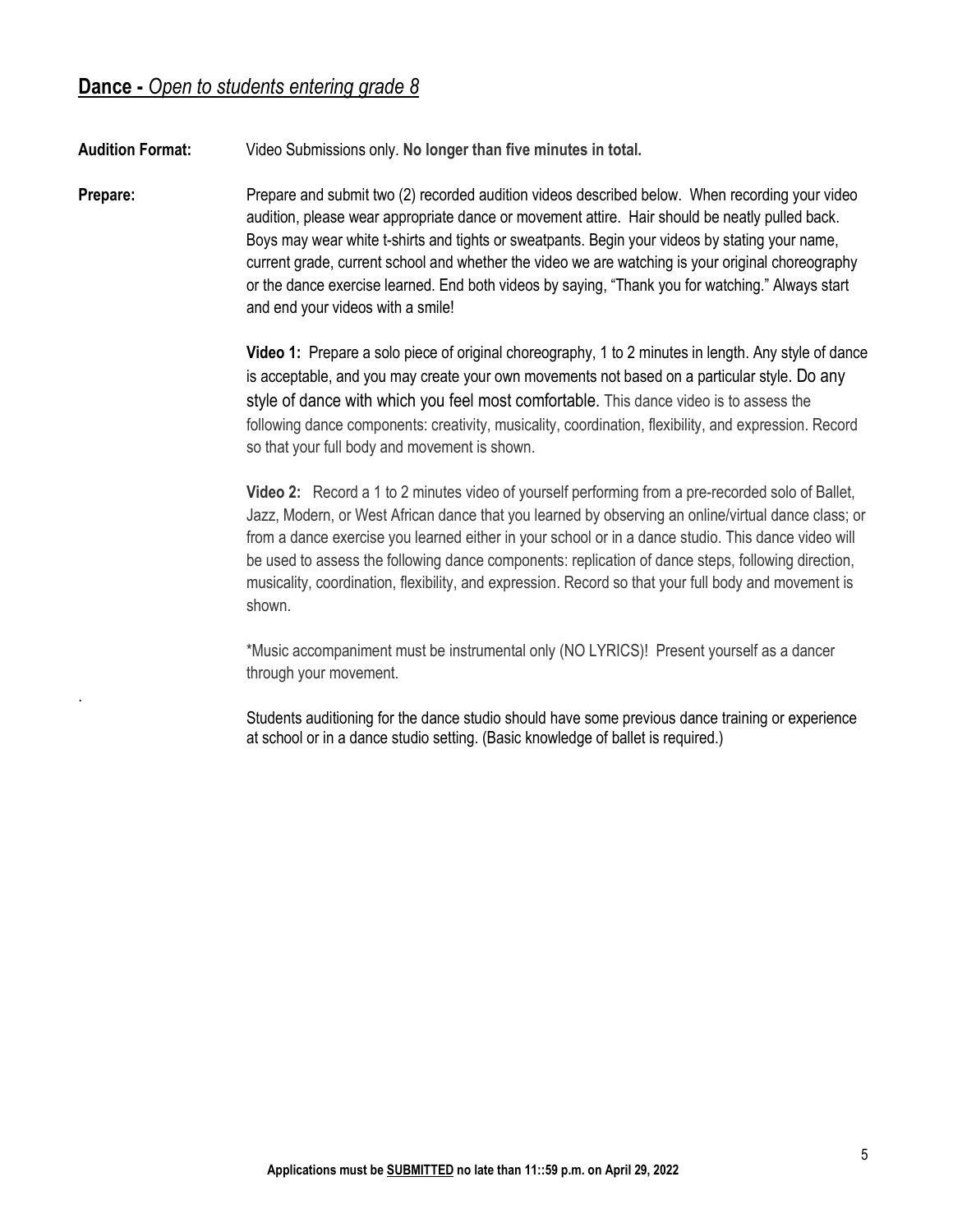## **Instrumental Music -** *Open to students entering grade 8*

## **Please note that the Instrumental Music studio does not include guitar or piano. String instruments are limited to violin, viola, cello or string bass.**

**Audition Format:** Video Submissions only. **No longer than five minutes in total.**

**Prepare:** Prepare and submit BOTH videos specified below. Drummers (i.e., candidates who play nonpitched percussion instruments) are only required to submit Video #1. Memorization is not required. Begin your videos by stating your full name, current grade, current school and whether the video we are watching is your solo or your scale of choice. End both videos by saying, "Thank you for watching." Always start and end your videos with a smile!

> **VIDEO 1:** Perform ONE prepared solo selection without accompaniment. Playing without accompaniment means playing by yourself without a track or additional instruments. Select a piece you feel confident performing that shows your skill level and musicality.

**VIDEO 2:** Perform ONE scale of your choice at a tempo (speed) you find comfortable. This is another opportunity for reviewers to learn more about how:

- $\circ$  Low and how high you can play.
- $\circ$  Comfortably and quickly, you can move from note to note.
- o Clean and precise your playing is.
- $\circ$  Well you are able to play in tune.
- $\circ$  Well you know what notes make up your selected scale.<br>  $\circ$  Plaving the correct notes is most important.
- Playing the correct notes is most important.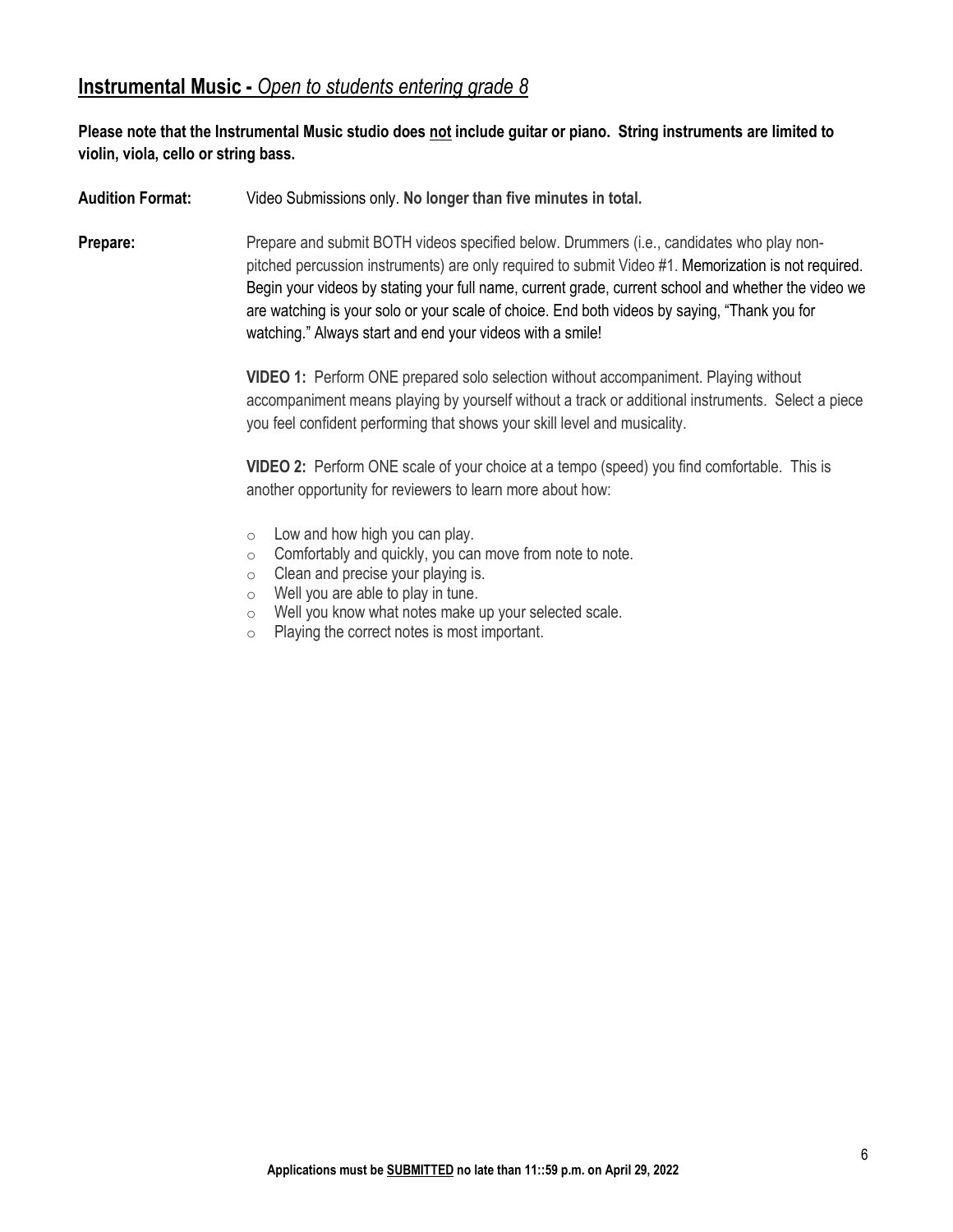## **Theater -** *Open to students entering grade 8*

**Audition Format:** Video Submission only. **No longer than three minutes in total.**

**Prepare:** Prepare and submit a video as specified below. Begin your video by stating your full name, current grade, current school, name of the character portrayed and full title of the play or source for your monologue. End your video by saying, "Thank you for watching." Always start and end your video with a smile!

> **Video:** Memorize, perform, and upload a 60-90 seconds monologue from a published play of your choice. Choose a relatable character and decide to whom your character is talking and why.

**\*Record so that you full body is shown!**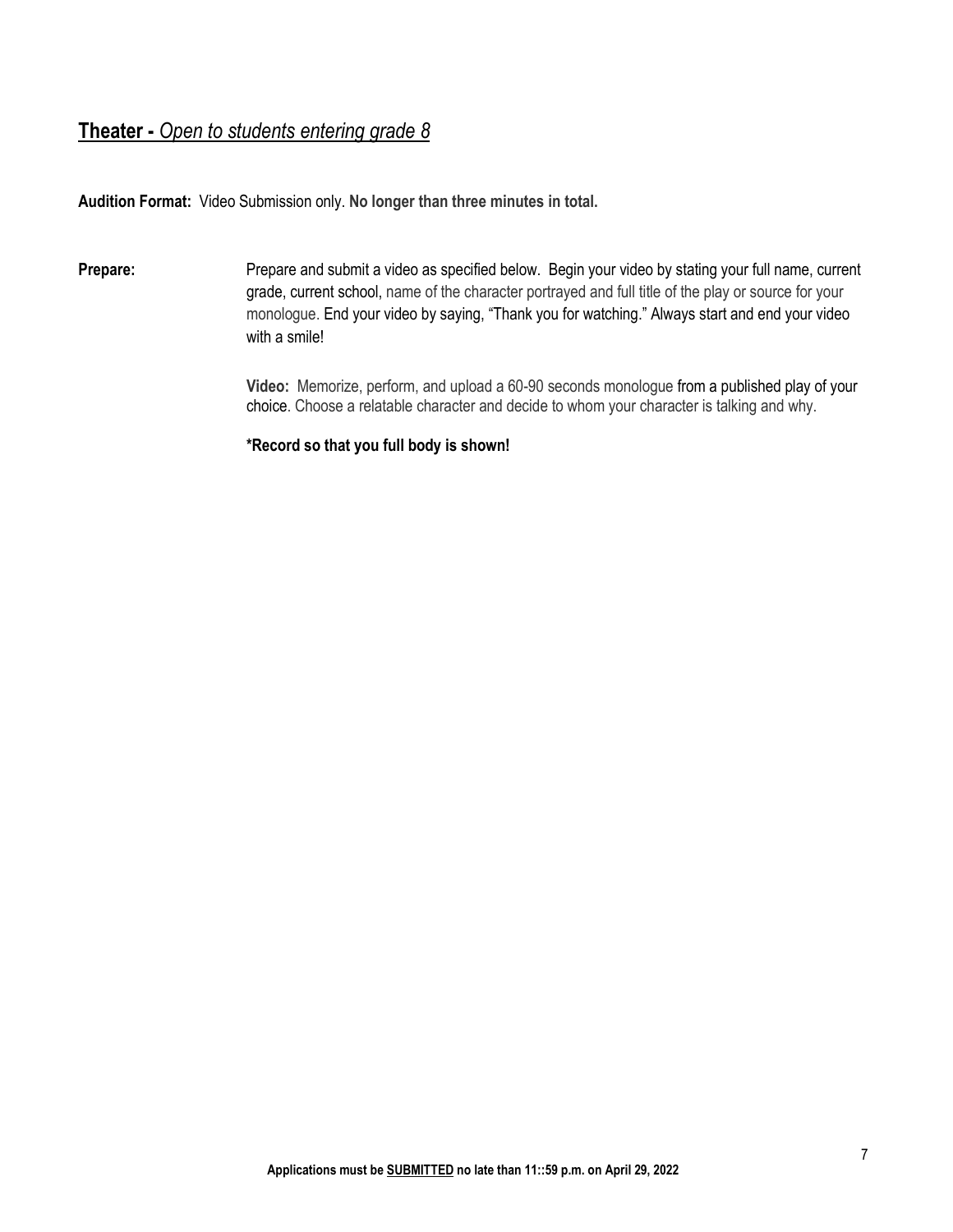# **Visual Art -** *Open to students entering grade 8*

**Audition Format:** Video submission, portfolio upload and photo submission. Video should not exceed 5 minutes.

**Prepare:** Prepare a digital portfolio of five unframed, original works that demonstrate skill in one or more of the following media: drawing, painting, printmaking, and collage. (This should include work the student is planning to present when applying to screened high schools this fall.)

> Note: students should include portfolio pieces that are original in their subject matter and execution. Therefore, we strongly advise applicants against including "copy art" of cartoons, anime and other fan art, etc.

**Portfolio Upload:** Upload five images of original works that demonstrate competency in one or more of the following media: drawing, painting, printmaking, and collage.

**Video: (Student Introduction)** Upload a short video explaining the uploaded pieces of original artwork. Begin your video by stating your full name, current grade, and your current school. Discuss choice of subject and materials used. End your video by saying, "Thank you for watching." Always start and end your video with a smile! Your video should be no longer than two (2) minutes.

**Photo Submission: (Virtual Performance Task)** In addition to your portfolio works, please submit photographs of one still life drawing with in-progress photos. Still life is defined as a collection of inanimate objects arranged together in a specific way. Possible ideas to include are dishes, food, books, reflective surfaces (mirrors or glasses), plants, items in your closet or on top of your dresser (shoes, brushes, jewelry, clothing, a vacuum, etc.). Please note, buildings, animals, people, trees, outdoor scenes, or architectural spaces are not considered "objects". Use only a pencil and either an 8 1/2 x 11" or 12 x 18" piece of paper to draw your still life.

The drawing should be completed within 30 minutes. You do not need to use the entire time. We are looking to see how you develop your drawing. Please take photographs of your work throughout your drawing and submit four (4) photographs for the drawing at the follow times:

- 1. A photograph at 5 minutes.
- 2. A photograph at 10 minutes.
- 3. A photograph at 20 minutes.
- 4. A photograph of the completed drawing at 30 minutes.
- 5. Please submit a fifth photograph of the completed drawing with an object (such as a pencil) next to it, to demonstrate the size of the piece of paper.

**Note:** Students may be required to meet online with a NYCDOE teacher for a drawing exercise and brief interview. Students will be contacted in a follow up email for this online interview, if necessary.